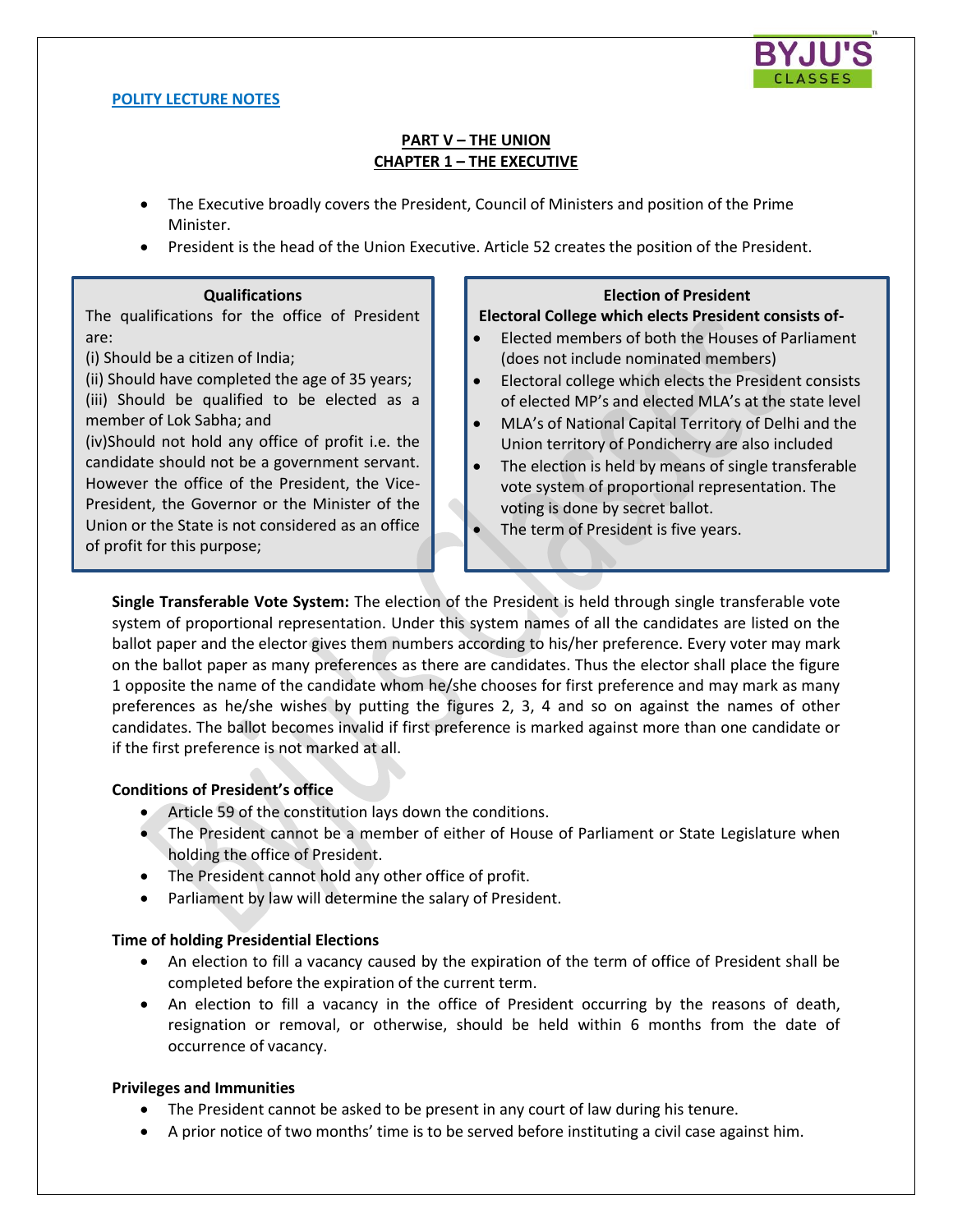- The President can neither be arrested nor any criminal proceedings be instituted against him in any court of law during his tenure.
- The President is not answerable to any court of law for the exercise of his functions.

## **Removal of the President**

The President can only be removed from office through a process called impeachment. The Constitution lays down a detailed procedure for the impeachment of the President.

**Procedure:** The resolution to impeach the President can be moved in either House of Parliament. Such a resolution can be moved only after a notice has been given by at least one-fourth of the total number of members of the House. Such a resolution charging the President for violation of the Constitution must be passed by a majority of not less than two-third of the total membership of that House before it goes to the other House for investigation. The charges levelled against the President are investigated by the second House. President has the right to be heard or defended when the charges against him are being investigated. The President may defend himself in person or through his counsel. If the charges are accepted by a two-third majority of the total membership of the second House, the impeachment succeeds. The President thus stands removed from the office from the date on which the resolution is passed.

# **Article 53 – Executive power of the Union**

**53. (1)** The executive power of the Union shall be vested in the President and shall be exercised by him either directly or through officers subordinate to him in accordance with this Constitution.

**53. (2)** Without prejudice to the generality of the foregoing provision, the supreme command of the Defence Forces of the Union shall be vested in the President and the exercise thereof shall be regulated by law.

**53. (3)** Nothing in this article shall— (a) be deemed to transfer to the President any functions conferred by any existing law on the Government of any State or other authority; or (b) prevent Parliament from conferring by law functions on authorities other than the President.

**Indian Government is following the Westminster system of Parliamentary democracy. In India, the President is the nominal head.** The President is empowered to exercise executive powers either directly or through officers subordinate to him which means through the Prime Minister and Council of Ministers. This is mentioned in Article 74 of the Indian Constitution.

## **Executive Powers of the President**

- The President appoints the Chief Justice and other judges of the Supreme Court and High Courts. However, in all judicial appointments, the Chief Justice of India is consulted.
- Besides the President may also consult such other judges of the Supreme Court as the President may be deemed necessary. While appointing Chief Justice and justices of High Courts the President has to consult the State Governor also. In the appointment of High Court judges, the President also consults the Chief Justice of the State. But now in accordance with the 1993 decision of the Supreme Court as re-interpreted in 1999, the President is bound by the recommendations of a panel of senior most judges of the Supreme Court in matters of all judicial appointments. This panel headed by the Chief Justice is known as the collegium of the Supreme Court.
- The President appoints the Attorney General, the Comptroller and Auditor General of India, the Chief Election Commissioner and other Election Commissioners, the Chairman and Members of Union Public Service Commission (U.P.S.C.). He/she also appoints the Governors of States and Lt. Governors of Union Territories. All such appointments are made on the advice of the Union Cabinet headed by the Prime Minister.
- The President is the Supreme Commander of the armed forces.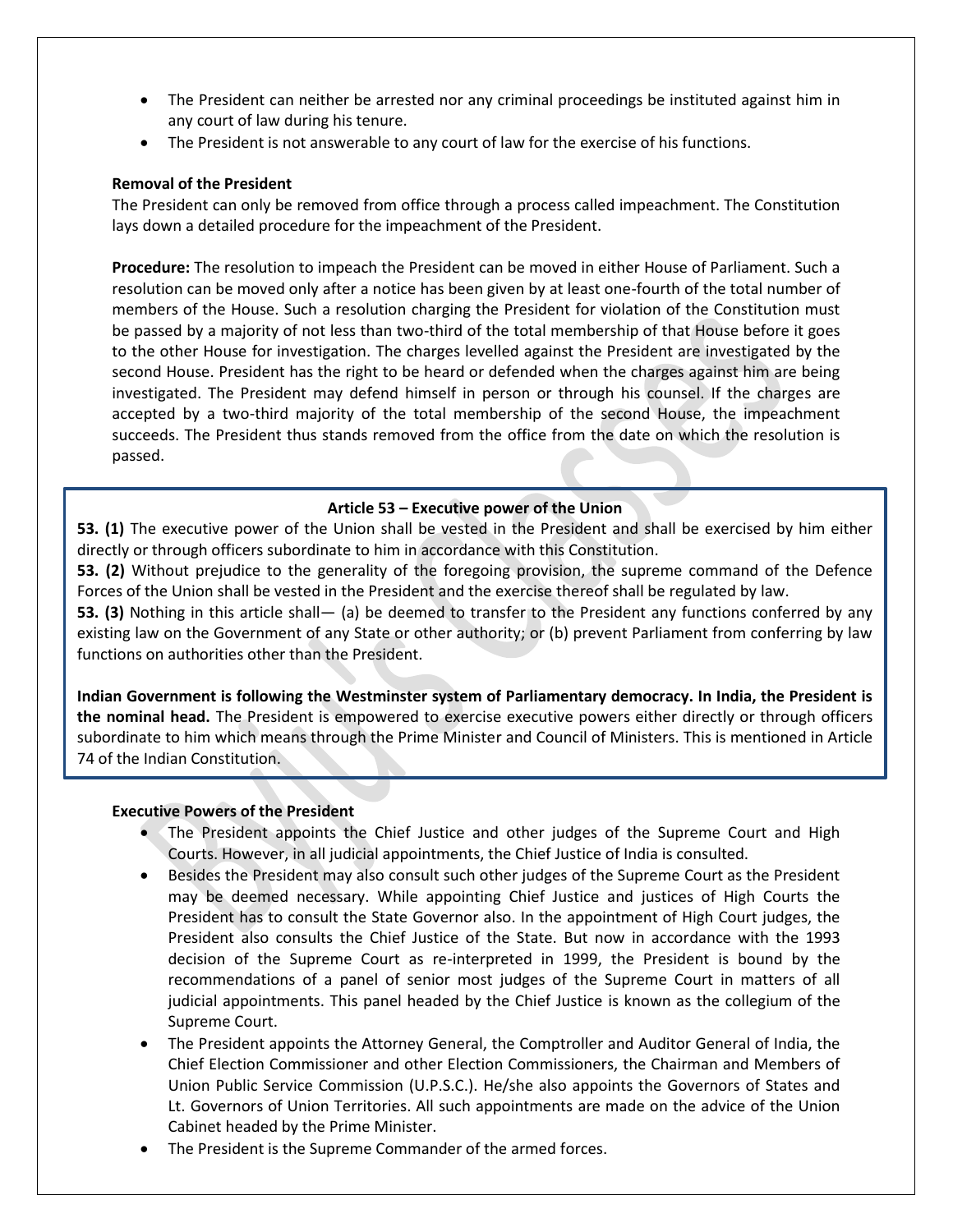- All laws enacted by the Union Parliament are enforced by him/her. All officials appointed by him/her (such as Governors and Ambassadors) may be removed or recalled by him/ her, on the advice of the Union Council of Ministers.
- All the functions are performed by the President on the advice of the Prime Minister. All decisions of the Union Government are communicated to him/her by the Prime Minister.

# **Administrative Powers of the President**

- Under Article 77, all the actions of the government are taken under the name of the President.
- Under Article 78, the President has the right to seek any information from the Centre and the State.
- Under Article 310, every officer of the government occupies his/her position during the pleasure of the President.

# **Legislative Powers of the President**

- President summons both the Houses of the Parliament for sessions.
- President also prorogues the sessions.
- President is also responsible for dissolving the Lok Sabha.
- The first session of each year and the first session of newly elected Lok Sabha after the general elections begin with the address of the President.
- President can nominate two members in the Lok Sabha belonging to the Anglo Indian community.
- President has the power to send messages to the Parliament.
- President can nominate 12 members to the Rajya Sabha.
- President submits the reports of UPSC, Finance Commission etc. to the Parliament.
- No bill can become a law without the assent of the President. To introduce certain bills in the Parliament, prior permission of the President is required. E.g. Money bills.
- President possesses Veto power.
- **•** President has Ordinance making power under Article 123.

## **Judicial Powers of the President**

- The President, as head of state, can pardon a criminal or reduce the punishment or suspend cummute or remit the sentence of a criminal convicted by the Supreme Court or High Courts for an offence against the federal laws.
- Presidents pardoning power comprises of Pardon, reprieve, remission, respite and commutation.
- The President can pardon a person convicted by a Court Martial. His/her power of pardon includes granting of pardon even to a person awarded death sentence. But, the President performs this function on the advice of Law Ministry.
- Advisory Jurisdiction under Article 143 also comes under judicial powers of the President.

## **Emergency powers of the President**

- President has the power to declare National emergency under Article 352 on the grounds of war, external aggression and armed rebellion.
- President also has the power to declare Constitutional Emergency under Article 356.
- President can also declare financial emergency under Article 360.

## **Areas where the President can act independently**

- Can reject the advice of the Prime Minister if the PM has lost majority in the house.
- Power to send messages to the Parliament.
- Power of suspensive veto.